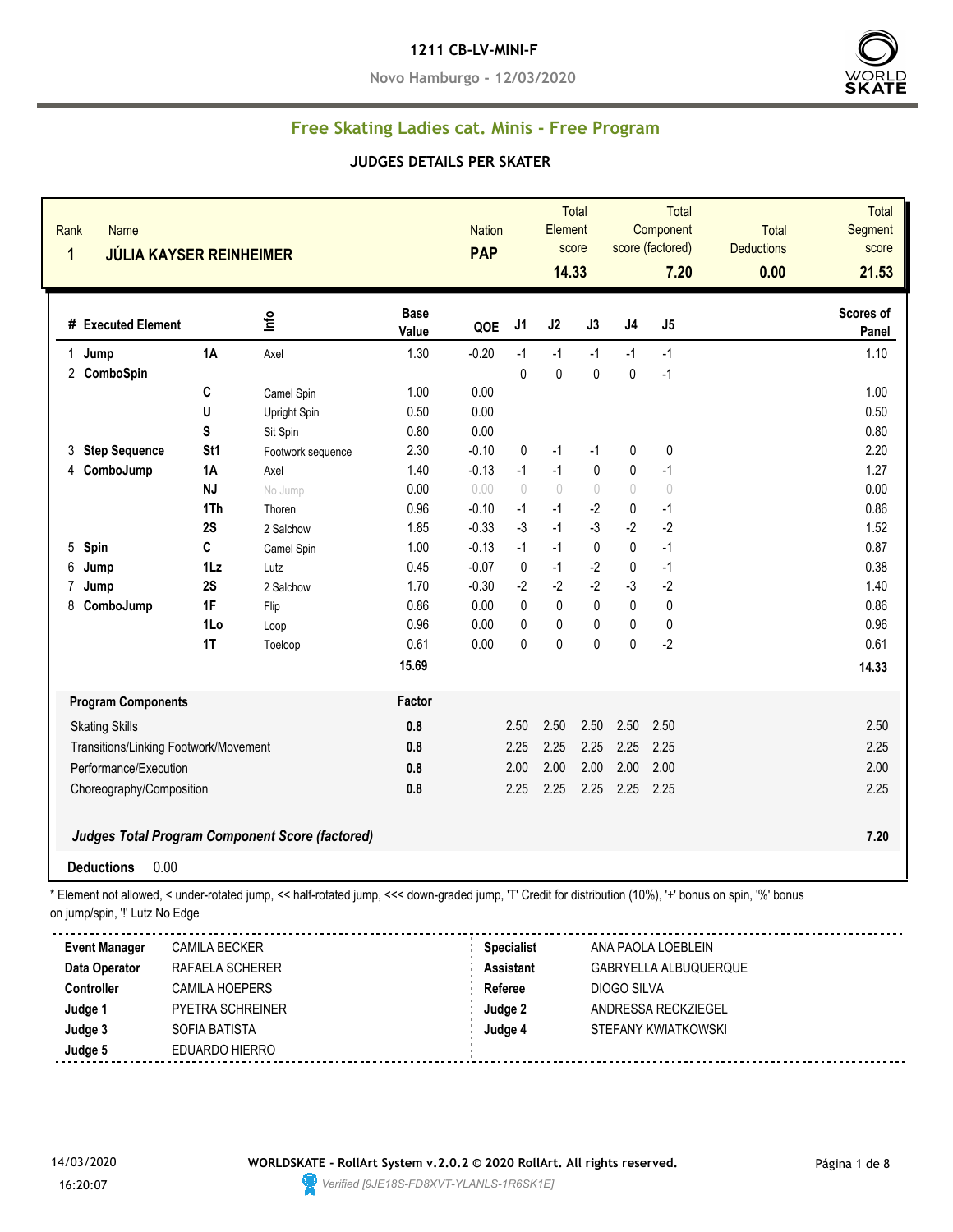#### **JUDGES DETAILS PER SKATER**

| Rank<br><b>Name</b><br>$\overline{2}$<br><b>SARAH COSTA</b> |              |                                                        |                      | <b>Nation</b><br><b>CPS</b> |                | <b>Element</b><br>14.58          | <b>Total</b><br>score |                | <b>Total</b><br>Component<br>score (factored)<br>7.87 | <b>Total</b><br><b>Deductions</b><br>$-1.00$ | <b>Total</b><br>Segment<br>score<br>21.45 |
|-------------------------------------------------------------|--------------|--------------------------------------------------------|----------------------|-----------------------------|----------------|----------------------------------|-----------------------|----------------|-------------------------------------------------------|----------------------------------------------|-------------------------------------------|
| # Executed Element                                          |              | lnfo                                                   | <b>Base</b><br>Value | QOE                         | J <sub>1</sub> | J2                               | J3                    | J <sub>4</sub> | J5                                                    |                                              | <b>Scores of</b><br>Panel                 |
| $\mathbf{1}$<br>Jump                                        | <b>1A</b>    | Axel                                                   | 1.30                 | 0.00                        | 0              | $\pmb{0}$                        | 0                     | 0              | 0                                                     |                                              | 1.30                                      |
| 2 ComboJump                                                 | <b>1A</b>    | Axel                                                   | 1.40                 | 0.00                        | 0              | $\mathbf{0}$                     | 0                     | 0              | 0                                                     |                                              | 1.40                                      |
|                                                             | 1Lo          | Loop                                                   | 0.96                 | 0.00                        | $\mathbf 0$    | 0                                | 0                     | $\mathbf{0}$   | 0                                                     |                                              | 0.96                                      |
|                                                             | 1Th <        | Thoren                                                 | 0.67                 | $-0.10$                     | $-1$           | $-1$                             | $-1$                  | $-1$           | $-1$                                                  |                                              | 0.57                                      |
|                                                             | 1F           | Flip                                                   | 0.86                 | 0.00                        | $\pmb{0}$      | $\pmb{0}$                        | $-1$                  | 0              | 0                                                     |                                              | 0.86                                      |
| 3 ComboSpin                                                 |              |                                                        |                      |                             | $\mathbf{0}$   | $+1$                             | $+1$                  | $\mathbf{0}$   | $\pmb{0}$                                             |                                              |                                           |
|                                                             | C            | Camel Spin                                             | 1.00                 | 0.07                        |                |                                  |                       |                |                                                       |                                              | 1.07                                      |
|                                                             | S            | Sit Spin                                               | 0.80                 | 0.03                        |                |                                  |                       |                |                                                       |                                              | 0.83                                      |
|                                                             | U            | Upright Spin                                           | 0.50                 | 0.03                        |                |                                  |                       |                |                                                       |                                              | 0.53                                      |
| Jump<br>4                                                   | $1T \ll $    | Toeloop                                                | 0.00                 | 0.00                        | $\circ$        | $\begin{array}{c} \n\end{array}$ | 0                     | 0              | $\bigcirc$                                            |                                              | 0.00                                      |
| 5<br><b>Step Sequence</b>                                   | <b>StB</b>   | Footwork sequence                                      | 1.80                 | 0.00                        | 0              | $-1$                             | 0                     | 0              | $\pmb{0}$                                             |                                              | 1.80                                      |
| ComboJump<br>6                                              | 1F           | Flip                                                   | 0.86                 | 0.00                        | 0              | 0                                | 0                     | 0              | 0                                                     |                                              | 0.86                                      |
|                                                             | 1Lo          | Loop                                                   | 0.96                 | 0.00                        | $\mathbf 0$    | $\mathbf 0$                      | 0                     | $\mathbf{0}$   | 0                                                     |                                              | 0.96                                      |
|                                                             | 1Th <        | Thoren                                                 | 0.67                 | $-0.10$                     | $-1$           | $-1$                             | $-1$                  | $-1$           | $-1$                                                  |                                              | 0.57                                      |
|                                                             | $2S \ll$     | 2 Salchow                                              | 0.93                 | $-0.33$                     | $-2$           | $-2$                             | $-3$                  | $-3$           | $-2$                                                  |                                              | 0.60                                      |
| 7<br>Jump                                                   | 1F           | Flip                                                   | 0.80                 | 0.00                        | $\mathbf 0$    | $\pmb{0}$                        | 0                     | $\mathbf{0}$   | 0                                                     |                                              | 0.80                                      |
| 8<br>Jump                                                   | 1Lo          | Loop                                                   | 0.90                 | 0.03                        | $+1$           | 0                                | 0                     | $+1$           | 0                                                     |                                              | 0.93                                      |
| 9<br>ComboSpin                                              |              |                                                        |                      |                             | $-3$           | $-2$                             | $-2$                  | -3             | $\pmb{0}$                                             |                                              |                                           |
|                                                             | <b>NLCam</b> | Camel Spin No Level                                    | 0.00                 | 0.00                        |                |                                  |                       |                |                                                       |                                              | 0.00                                      |
|                                                             | U            | Upright Spin                                           | 0.50                 | $-0.23$                     |                |                                  |                       |                |                                                       |                                              | 0.27                                      |
|                                                             | U            | Upright Spin                                           | 0.50                 | $-0.23$                     |                |                                  |                       |                |                                                       |                                              | 0.27                                      |
|                                                             |              |                                                        | 15.41                |                             |                |                                  |                       |                |                                                       |                                              | 14.58                                     |
| <b>Program Components</b>                                   |              |                                                        | Factor               |                             |                |                                  |                       |                |                                                       |                                              |                                           |
| <b>Skating Skills</b>                                       |              |                                                        | 0.8                  |                             | 2.50           | 3.00                             | 2.50                  | 2.75           | 2.50                                                  |                                              | 2.58                                      |
| Transitions/Linking Footwork/Movement                       |              |                                                        | 0.8                  |                             | 2.25           | 2.50                             | 3.00                  | 2.25           | 2.50                                                  |                                              | 2.42                                      |
| Performance/Execution                                       |              |                                                        | 0.8                  |                             | 1.75           | 2.50                             | 2.75                  | 2.00           | 2.75                                                  |                                              | 2.42                                      |
| Choreography/Composition                                    |              |                                                        | 0.8                  |                             | 2.00           | 2.50                             | 2.50                  | 2.25           | 2.75                                                  |                                              | 2.42                                      |
| Deductions -1.00                                            | Falls:1      | <b>Judges Total Program Component Score (factored)</b> |                      |                             |                |                                  |                       |                |                                                       |                                              | 7.87                                      |

| <b>Event Manager</b> | CAMILA BECKER           | <b>Specialist</b> | ANA PAOLA LOEBLEIN    |
|----------------------|-------------------------|-------------------|-----------------------|
| Data Operator        | RAFAELA SCHERER         | <b>Assistant</b>  | GABRYELLA ALBUQUERQUE |
| <b>Controller</b>    | CAMILA HOEPERS          | Referee           | DIOGO SILVA           |
| Judge 1              | <b>PYETRA SCHREINER</b> | Judge 2           | ANDRESSA RECKZIEGEL   |
| Judge 3              | SOFIA BATISTA           | Judge 4           | STEFANY KWIATKOWSKI   |

**Judge 5** EDUARDO HIERRO

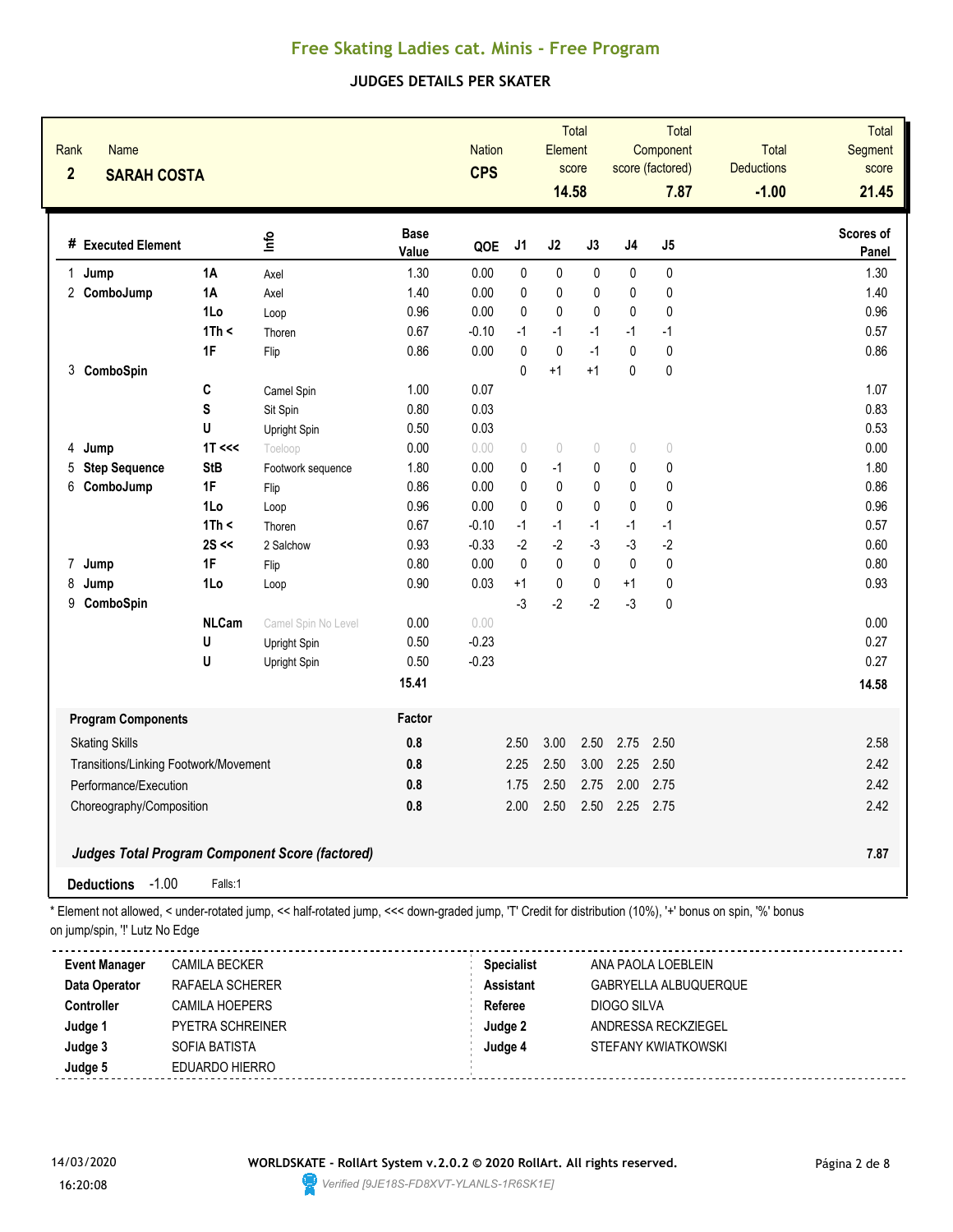### **JUDGES DETAILS PER SKATER**

| Rank<br><b>Name</b><br>$\overline{\mathbf{3}}$<br><b>SOFIA BÜNDRICH GARCIA</b> |              |                                                        | <b>Nation</b><br><b>APA</b> |         | Element<br>14.02 | Total<br>score | Total<br>Component<br>score (factored)<br>7.20 |              | Total<br><b>Deductions</b><br>0.00 | Total<br>Segment<br>score<br>21.22 |                    |
|--------------------------------------------------------------------------------|--------------|--------------------------------------------------------|-----------------------------|---------|------------------|----------------|------------------------------------------------|--------------|------------------------------------|------------------------------------|--------------------|
| # Executed Element                                                             |              | Info                                                   | <b>Base</b><br>Value        | QOE     | J1               | J2             | J3                                             | J4           | J <sub>5</sub>                     |                                    | Scores of<br>Panel |
| 1 Jump                                                                         | 1A <         | Axel                                                   | 0.91                        | $-0.27$ | $-1$             | $-1$           | $-1$                                           | $-3$         | $-3$                               |                                    | 0.64               |
| 2 ComboJump                                                                    | 1F           | Flip                                                   | 0.86                        | 0.00    | 0                | 0              | 0                                              | 0            | 0                                  |                                    | 0.86               |
|                                                                                | 1Th          | Thoren                                                 | 0.96                        | 0.00    | 0                | 0              | 0                                              | 0            | 0                                  |                                    | 0.96               |
|                                                                                | 1F           | Flip                                                   | 0.86                        | 0.00    | $\mathbf{0}$     | $\mathbf{0}$   | 0                                              | 0            | 0                                  |                                    | 0.86               |
|                                                                                | 1Lo          | Loop                                                   | 0.96                        | 0.00    | 0                | $\pmb{0}$      | $\mathbf{0}$                                   | 0            | 0                                  |                                    | 0.96               |
| 3<br>Jump                                                                      | 1T           | Toeloop                                                | 0.60                        | 0.00    | $\pmb{0}$        | $-1$           | 0                                              | $\mathbf{0}$ | 0                                  |                                    | 0.60               |
| <b>Step Sequence</b><br>4                                                      | St1          | Footwork sequence                                      | 2.30                        | $-0.10$ | $\mathbf{0}$     | $-1$           | 0                                              | $\mathbf{0}$ | $-1$                               |                                    | 2.20               |
| ComboSpin<br>5                                                                 |              |                                                        |                             |         | $\mathbf{0}$     | $+1$           | $\pmb{0}$                                      | $-1$         | $\pmb{0}$                          |                                    |                    |
|                                                                                | S            | Sit Spin                                               | 0.80                        | 0.00    |                  |                |                                                |              |                                    |                                    | 0.80               |
|                                                                                | U            | Upright Spin                                           | 0.50                        | 0.00    |                  |                |                                                |              |                                    |                                    | 0.50               |
|                                                                                | U            | <b>Upright Spin</b>                                    | 0.50                        | 0.00    |                  |                |                                                |              |                                    |                                    | 0.50               |
| 6<br>Jump                                                                      | 1Th          | Thoren                                                 | 0.90                        | 0.00    | 0                | $\mathbf 0$    | 0                                              | $\mathbf{0}$ | 0                                  |                                    | 0.90               |
| 7<br>Jump                                                                      | 1S           | Salchow                                                | 0.60                        | 0.00    | 0                | $\pmb{0}$      | $\mathbf 0$                                    | $+1$         | $\mathbf 0$                        |                                    | 0.60               |
| 8<br>Spin                                                                      | <b>NLSit</b> | Sit Spin No Level                                      | 0.00                        | 0.00    | -3               | $-3$           | $-3$                                           | $-3$         | $-2$                               |                                    | 0.00               |
| 9<br>ComboSpin                                                                 |              |                                                        |                             |         | $\mathbf{0}$     | $-1$           | $-1$                                           | $-1$         | $\pmb{0}$                          |                                    |                    |
|                                                                                | U            | Upright Spin                                           | $0.50*$                     |         |                  |                |                                                |              |                                    |                                    |                    |
|                                                                                | S            | Sit Spin                                               | $1.28*$                     |         |                  |                |                                                |              |                                    |                                    |                    |
| 10 ComboJump                                                                   | 1Lo          | Loop                                                   | 0.96                        | 0.00    | 0                | $\pmb{0}$      | 0                                              | 0            | 0                                  |                                    | 0.96               |
|                                                                                | 1Lo          | Loop                                                   | 0.96                        | 0.00    | $\pmb{0}$        | $\pmb{0}$      | $\mathbf{0}$                                   | $\mathbf{0}$ | $\mathbf 0$                        |                                    | 0.96               |
|                                                                                | 1Th          | Thoren                                                 | 0.96                        | 0.00    | $\mathbf{0}$     | $\mathbf{0}$   | $\mathbf{0}$                                   | $\mathbf{0}$ | $-1$                               |                                    | 0.96               |
|                                                                                | 1F           | Flip                                                   | 0.86                        | $-0.10$ | $-1$             | $-1$           | $-1$                                           | $-1$         | $-1$                               |                                    | 0.76               |
|                                                                                |              |                                                        | 14.49                       |         |                  |                |                                                |              |                                    |                                    | 14.02              |
| <b>Program Components</b>                                                      |              |                                                        | Factor                      |         |                  |                |                                                |              |                                    |                                    |                    |
| <b>Skating Skills</b>                                                          |              |                                                        | 0.8                         |         | 2.00             | 2.50           | 2.25                                           | 1.75         | 2.25                               |                                    | 2.17               |
| Transitions/Linking Footwork/Movement                                          |              |                                                        | 0.8                         |         | 2.00             | 2.25           | 2.00                                           | 2.75         | 2.50                               |                                    | 2.25               |
| Performance/Execution                                                          |              |                                                        | 0.8                         |         | 2.00             | 2.25           | 2.00                                           | 1.75         | 2.25                               |                                    | 2.08               |
| Choreography/Composition                                                       |              |                                                        | 0.8                         |         | 2.00             | 2.50           | 2.50                                           | 2.75         | 2.50                               |                                    | 2.50               |
|                                                                                |              |                                                        |                             |         |                  |                |                                                |              |                                    |                                    |                    |
|                                                                                |              | <b>Judges Total Program Component Score (factored)</b> |                             |         |                  |                |                                                |              |                                    |                                    | 7.20               |
| <b>Deductions</b><br>0.00                                                      |              |                                                        |                             |         |                  |                |                                                |              |                                    |                                    |                    |

\* Element not allowed, < under-rotated jump, << half-rotated jump, <<< down-graded jump, 'T' Credit for distribution (10%), '+' bonus on spin, '%' bonus on jump/spin, "!' Lutz No Edge

| <b>Event Manager</b> | <b>CAMILA BECKER</b>    | <b>Specialist</b> | ANA PAOLA LOEBLEIN    |
|----------------------|-------------------------|-------------------|-----------------------|
| Data Operator        | RAFAELA SCHERER         | <b>Assistant</b>  | GABRYELLA ALBUQUERQUE |
| <b>Controller</b>    | CAMILA HOEPERS          | Referee           | DIOGO SILVA           |
| Judge 1              | <b>PYETRA SCHREINER</b> | Judge 2           | ANDRESSA RECKZIEGEL   |
| Judge 3              | SOFIA BATISTA           | Judge 4           | STEFANY KWIATKOWSKI   |
| Judge 5              | EDUARDO HIERRO          |                   |                       |
|                      |                         |                   |                       |

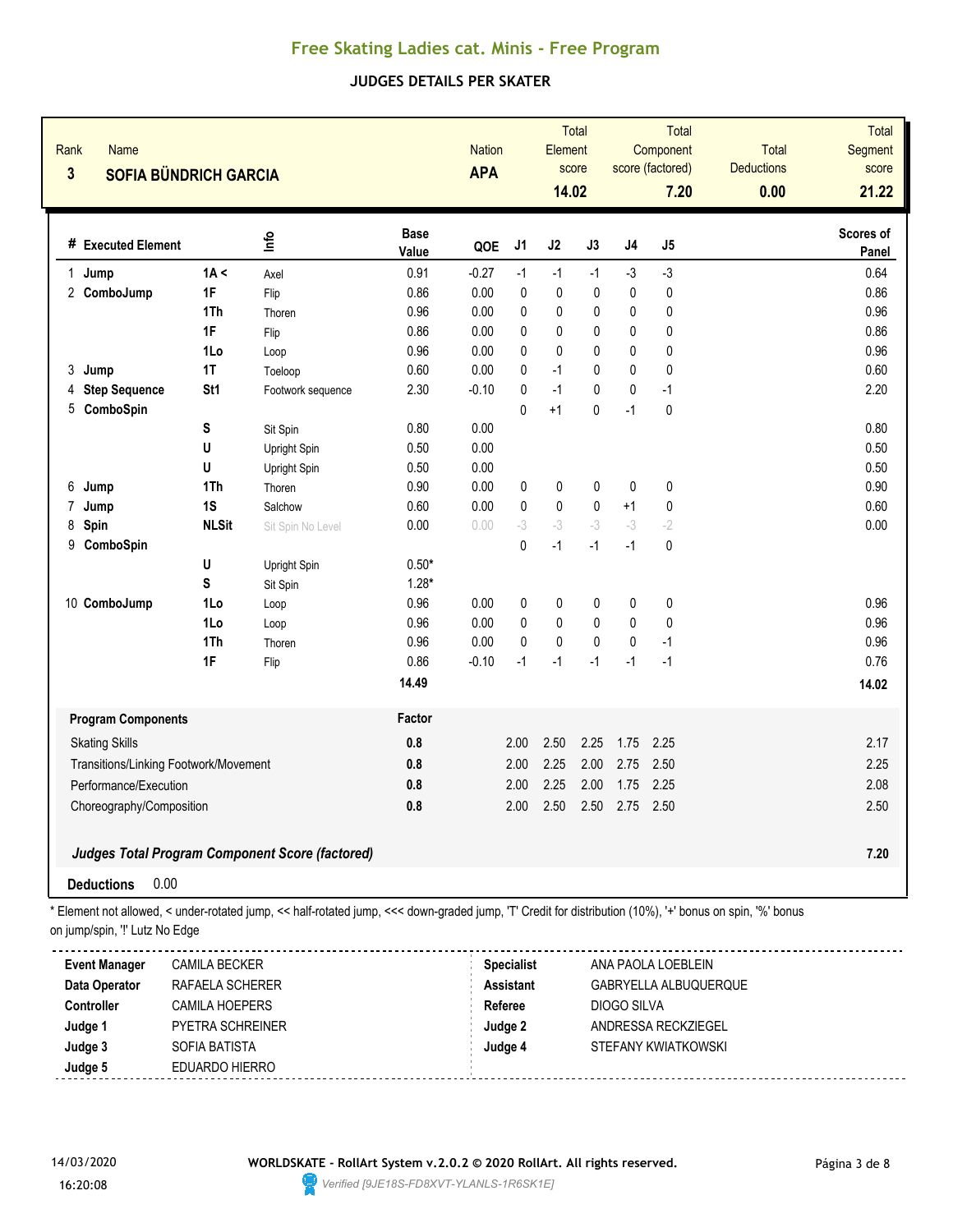### **JUDGES DETAILS PER SKATER**

| Rank<br><b>Name</b><br><b>FERNANDA QUINTANILLA</b> |                  |                                                        | <b>Nation</b><br><b>AGE</b> |         | Total<br>Element<br>score<br>13.39 |              | Total<br>Component<br>score (factored)<br>7.07 |              | <b>Total</b><br><b>Deductions</b><br>0.00 | Total<br>Segment<br>score<br>20.46 |                    |
|----------------------------------------------------|------------------|--------------------------------------------------------|-----------------------------|---------|------------------------------------|--------------|------------------------------------------------|--------------|-------------------------------------------|------------------------------------|--------------------|
| # Executed Element                                 |                  | ١nf٥                                                   | <b>Base</b><br>Value        | QOE     | J <sub>1</sub>                     | J2           | J3                                             | $\sf J4$     | J5                                        |                                    | Scores of<br>Panel |
| 1 Jump                                             | 1F               | Flip                                                   | 0.80                        | $-0.03$ | $\mathbf{0}$                       | $+1$         | $\mathbf{0}$                                   | $-2$         | $-1$                                      |                                    | 0.77               |
| 2<br>Jump                                          | 1A <             | Axel                                                   | 0.91                        | $-0.20$ | $-1$                               | $-1$         | $-1$                                           | $-2$         | $-1$                                      |                                    | 0.71               |
| 3 ComboSpin                                        |                  |                                                        |                             |         | $-1$                               | $-2$         | $-1$                                           | $-3$         | $-2$                                      |                                    |                    |
|                                                    | <b>NLSit</b>     | Sit Spin No Level                                      | 0.00                        | 0.00    |                                    |              |                                                |              |                                           |                                    | 0.00               |
|                                                    | U                | Upright Spin                                           | 0.50                        | $-0.17$ |                                    |              |                                                |              |                                           |                                    | 0.33               |
|                                                    | U                | Upright Spin                                           | 0.50                        | $-0.17$ |                                    |              |                                                |              |                                           |                                    | 0.33               |
| ComboJump<br>4                                     | 1Lo              | Loop                                                   | 0.96                        | 0.00    | $\mathbf 0$                        | 0            | 0                                              | 0            | 0                                         |                                    | 0.96               |
|                                                    | 1Lo              | Loop                                                   | 0.96                        | 0.00    | $\mathbf{0}$                       | $\pmb{0}$    | $\pmb{0}$                                      | 0            | $\mathbf 0$                               |                                    | 0.96               |
|                                                    | 1Th              | Thoren                                                 | 0.96                        | $-0.03$ | $\mathbf{0}$                       | $-1$         | $-1$                                           | 0            | $\pmb{0}$                                 |                                    | 0.93               |
|                                                    | 1F               | Flip                                                   | 0.86                        | $-0.07$ | $-1$                               | $\pmb{0}$    | $-1$                                           | 0            | $-1$                                      |                                    | 0.79               |
| 5<br>Jump                                          | 1T               | Toeloop                                                | 0.60                        | 0.00    | $\mathbf{0}$                       | $\mathbf{0}$ | $\mathbf{0}$                                   | 0            | $-1$                                      |                                    | 0.60               |
| <b>Step Sequence</b><br>6                          | St1              | Footwork sequence                                      | 2.30                        | $-0.20$ | $-1$                               | $-1$         | $\pmb{0}$                                      | $\mathbf{0}$ | $-1$                                      |                                    | 2.10               |
| 7<br>ComboSpin                                     |                  |                                                        |                             |         | $\Omega$                           | $-1$         | $-2$                                           | $-3$         | $\pmb{0}$                                 |                                    |                    |
|                                                    | S                | Sit Spin                                               | 0.80                        | $-0.10$ |                                    |              |                                                |              |                                           |                                    | 0.70               |
|                                                    | U                | Upright Spin                                           | 0.50                        | $-0.10$ |                                    |              |                                                |              |                                           |                                    | 0.40               |
|                                                    | U                | Upright Spin                                           | 0.50                        | $-0.10$ |                                    |              |                                                |              |                                           |                                    | 0.40               |
| ComboJump<br>8                                     | 1T               | Toeloop                                                | 0.61                        | 0.00    | $\mathbf 0$                        | 0            | 0                                              | 0            | $-1$                                      |                                    | 0.61               |
|                                                    | 1 <sub>0</sub> < | Loop                                                   | 0.67                        | $-0.10$ | $-1$                               | $-1$         | $-1$                                           | $-2$         | $-1$                                      |                                    | 0.57               |
|                                                    | 1Th              | Thoren                                                 | 0.96                        | $-0.10$ | $\mathbf{0}$                       | $-1$         | $-1$                                           | $-2$         | $-1$                                      |                                    | 0.86               |
|                                                    | 1F <             | Flip                                                   | 0.60                        | $-0.13$ | $-1$                               | $-1$         | $-2$                                           | $-2$         | $-1$                                      |                                    | 0.47               |
| 9 Jump                                             | 1Th              | Thoren                                                 | 0.90                        | 0.00    | $\Omega$                           | $\mathbf{0}$ | $\Omega$                                       | $\Omega$     | $\pmb{0}$                                 |                                    | 0.90               |
|                                                    |                  |                                                        | 14.89                       |         |                                    |              |                                                |              |                                           |                                    | 13.39              |
| <b>Program Components</b>                          |                  |                                                        | Factor                      |         |                                    |              |                                                |              |                                           |                                    |                    |
| <b>Skating Skills</b>                              |                  |                                                        | 0.8                         |         | 2.00                               | 3.00         | 1.25                                           | 2.00         | 2.50                                      |                                    | 2.17               |
| Transitions/Linking Footwork/Movement              |                  |                                                        | 0.8                         |         | 2.00                               | 2.50         | 1.25                                           | 1.75         | 2.25                                      |                                    | 2.00               |
| Performance/Execution                              |                  |                                                        | 0.8                         |         | 2.00                               | 2.75         | 1.75                                           | 2.75         | 2.50                                      |                                    | 2.42               |
| Choreography/Composition                           |                  |                                                        | 0.8                         |         | 2.00                               | 2.50         | 2.25                                           | 2.00         | 2.75                                      |                                    | 2.25               |
|                                                    |                  | <b>Judges Total Program Component Score (factored)</b> |                             |         |                                    |              |                                                |              |                                           |                                    | 7.07               |
| <b>Deductions</b><br>0.00                          |                  |                                                        |                             |         |                                    |              |                                                |              |                                           |                                    |                    |

Element not allowed, < under-rotated jump, << half-rotated jump, <<< down-graded jump, 'T' Credit for distribution (10%), '+' bonus on spin, '%' bonus on jump/spin, '!' Lutz No Edge

| <b>Event Manager</b> | <b>CAMILA BECKER</b>    | <b>Specialist</b> | ANA PAOLA LOEBLEIN    |
|----------------------|-------------------------|-------------------|-----------------------|
| Data Operator        | RAFAELA SCHERER         | <b>Assistant</b>  | GABRYELLA ALBUQUERQUE |
| <b>Controller</b>    | CAMILA HOEPERS          | Referee           | DIOGO SILVA           |
| Judge 1              | <b>PYETRA SCHREINER</b> | Judge 2           | ANDRESSA RECKZIEGEL   |
| Judge 3              | SOFIA BATISTA           | Judge 4           | STEFANY KWIATKOWSKI   |
| Judge 5              | EDUARDO HIERRO          |                   |                       |
|                      |                         |                   |                       |

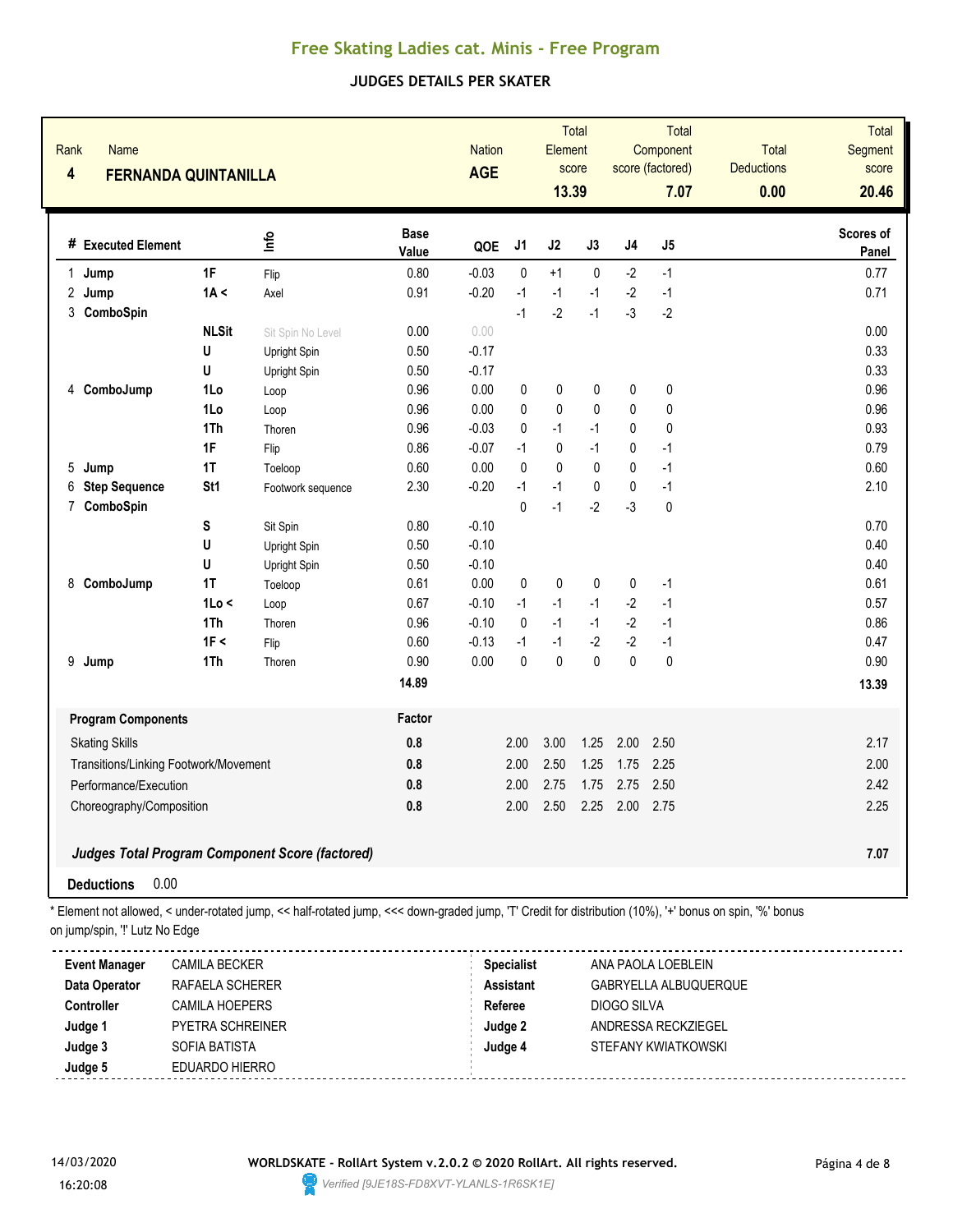#### **JUDGES DETAILS PER SKATER**

| Rank<br><b>Name</b><br>$5\phantom{.0}$ | <b>ISABELA PEDRON BORGES</b> |                                                        |                      | <b>Nation</b><br><b>CCP</b> |                | Element<br>13.06 | Total<br>score | Total<br>Component<br>score (factored)<br>7.06 |           | <b>Total</b><br><b>Deductions</b><br>0.00 | <b>Total</b><br>Segment<br>score<br>20.12 |
|----------------------------------------|------------------------------|--------------------------------------------------------|----------------------|-----------------------------|----------------|------------------|----------------|------------------------------------------------|-----------|-------------------------------------------|-------------------------------------------|
| # Executed Element                     |                              | lnfo                                                   | <b>Base</b><br>Value | QOE                         | J <sub>1</sub> | J2               | J3             | J4                                             | J5        |                                           | Scores of<br>Panel                        |
| $\mathbf{1}$<br>Jump                   | 1A <                         | Axel                                                   | 0.91                 | $-0.30$                     | $-1$           | $-2$             | $-3$           | $-3$                                           | $-1$      |                                           | 0.61                                      |
| 2 Jump                                 | 1Th                          | Thoren                                                 | 0.90                 | $-0.10$                     | $-1$           | $\pmb{0}$        | $-1$           | $-1$                                           | $-1$      |                                           | 0.80                                      |
| 3 ComboJump                            | 1F                           | Flip                                                   | 0.86                 | 0.00                        | $\mathbf 0$    | $\mathbf{0}$     | $\mathbf{0}$   | $\pmb{0}$                                      | 0         |                                           | 0.86                                      |
|                                        | 1T                           | Toeloop                                                | 0.61                 | 0.00                        | $\mathbf{0}$   | $-1$             | 0              | 0                                              | 0         |                                           | 0.61                                      |
|                                        | 1Th                          | Thoren                                                 | 0.96                 | 0.00                        | 0              | $-1$             | $\mathbf{0}$   | $\mathbf{0}$                                   | 0         |                                           | 0.96                                      |
|                                        | 1F                           | Flip                                                   | 0.86                 | 0.00                        | $\pmb{0}$      | $-1$             | $\mathbf{0}$   | $\mathbf{0}$                                   | 0         |                                           | 0.86                                      |
| ComboSpin<br>4                         |                              |                                                        |                      |                             | 0              | $-2$             | $-2$           | 0                                              | $-1$      |                                           |                                           |
|                                        | <b>NLCam</b>                 | Camel Spin No Level                                    | $0.00*$              |                             |                |                  |                |                                                |           |                                           |                                           |
|                                        | U                            | Upright Spin                                           | $0.50*$              |                             |                |                  |                |                                                |           |                                           |                                           |
|                                        | <b>NLUpr</b>                 | Upright Spin No level                                  | $0.00*$              |                             |                |                  |                |                                                |           |                                           |                                           |
|                                        | <b>NLUpr</b>                 | Upright Spin No level                                  | $0.00*$              |                             |                |                  |                |                                                |           |                                           |                                           |
| 5<br>Jump                              | 1F                           | Flip                                                   | 0.80                 | $-0.03$                     | $-1$           | $\pmb{0}$        | $\pmb{0}$      | $-1$                                           | $\pmb{0}$ |                                           | 0.77                                      |
| 6<br>ComboJump                         | 1A                           | Axel                                                   | 1.40                 | $-0.07$                     | $-1$           | $\mathbf{0}$     | $\mathbf{0}$   | $-1$                                           | 0         |                                           | 1.33                                      |
|                                        | 1Lo                          | Loop                                                   | 0.96                 | $-0.07$                     | 0              | $-1$             | $-1$           | $-1$                                           | 0         |                                           | 0.89                                      |
|                                        | 1Lo                          | Loop                                                   | 0.96                 | $-0.07$                     | $\mathbf{0}$   | $-1$             | $-1$           | $-3$                                           | 0         |                                           | 0.89                                      |
|                                        | 1Lo                          | Loop                                                   | 0.96                 | $-0.10$                     | $-1$           | $-1$             | $-1$           | $-1$                                           | $-1$      |                                           | 0.86                                      |
| 7<br>Jump                              | $2S \ll$                     | 2 Salchow                                              | 0.85                 | $-0.37$                     | $-2$           | $-3$             | $-3$           | $-3$                                           | $-2$      |                                           | 0.48                                      |
| 8<br><b>Step Sequence</b>              | St <sub>1</sub>              | Footwork sequence                                      | 2.30                 | $-0.20$                     | $\pmb{0}$      | $-1$             | $-1$           | $\pmb{0}$                                      | $-1$      |                                           | 2.10                                      |
| 9<br>ComboSpin                         |                              |                                                        |                      |                             | $-2$           | $-1$             | $-2$           | $-1$                                           | $-1$      |                                           |                                           |
|                                        | <b>NLCam</b>                 | Camel Spin No Level                                    | 0.00                 | 0.00                        |                |                  |                |                                                |           |                                           | 0.00                                      |
|                                        | U                            | Upright Spin                                           | 0.50                 | $-0.13$                     |                |                  |                |                                                |           |                                           | 0.37                                      |
|                                        | S                            | Sit Spin                                               | 0.80                 | $-0.13$                     |                |                  |                |                                                |           |                                           | 0.67                                      |
|                                        |                              |                                                        | 14.63                |                             |                |                  |                |                                                |           |                                           | 13.06                                     |
| <b>Program Components</b>              |                              |                                                        | Factor               |                             |                |                  |                |                                                |           |                                           |                                           |
| <b>Skating Skills</b>                  |                              |                                                        | 0.8                  |                             | 2.25           | 2.50             | 2.25           | 1.75                                           | 2.25      |                                           | 2.25                                      |
| Transitions/Linking Footwork/Movement  |                              |                                                        | 0.8                  |                             | 2.25           | 2.25             | 1.75           | 2.00                                           | 2.00      |                                           | 2.08                                      |
| Performance/Execution                  |                              |                                                        | 0.8                  |                             | 2.00           | 2.25             | 1.75           | 2.25                                           | 2.25      |                                           | 2.17                                      |
| Choreography/Composition               |                              |                                                        | 0.8                  |                             | 2.50           | 2.50             | 2.00           | 1.25                                           | 2.50      |                                           | 2.33                                      |
|                                        |                              |                                                        |                      |                             |                |                  |                |                                                |           |                                           |                                           |
|                                        |                              | <b>Judges Total Program Component Score (factored)</b> |                      |                             |                |                  |                |                                                |           |                                           | 7.06                                      |
| 0.00<br><b>Deductions</b>              |                              |                                                        |                      |                             |                |                  |                |                                                |           |                                           |                                           |

\* Element not allowed, < under-rotated jump, << half-rotated jump, <<< down-graded jump, 'T' Credit for distribution (10%), '+' bonus on spin, '%' bonus on jump/spin, '!' Lutz No Edge

| <b>Event Manager</b> | <b>CAMILA BECKER</b>    | <b>Specialist</b> | ANA PAOLA LOEBLEIN    |  |
|----------------------|-------------------------|-------------------|-----------------------|--|
| Data Operator        | RAFAELA SCHERER         | <b>Assistant</b>  | GABRYELLA ALBUQUERQUE |  |
| <b>Controller</b>    | CAMILA HOEPERS          | Referee           | DIOGO SILVA           |  |
| Judge 1              | <b>PYETRA SCHREINER</b> | Judge 2           | ANDRESSA RECKZIEGEL   |  |
| Judge 3              | SOFIA BATISTA           | Judge 4           | STEFANY KWIATKOWSKI   |  |
| Judge 5              | EDUARDO HIERRO          |                   |                       |  |

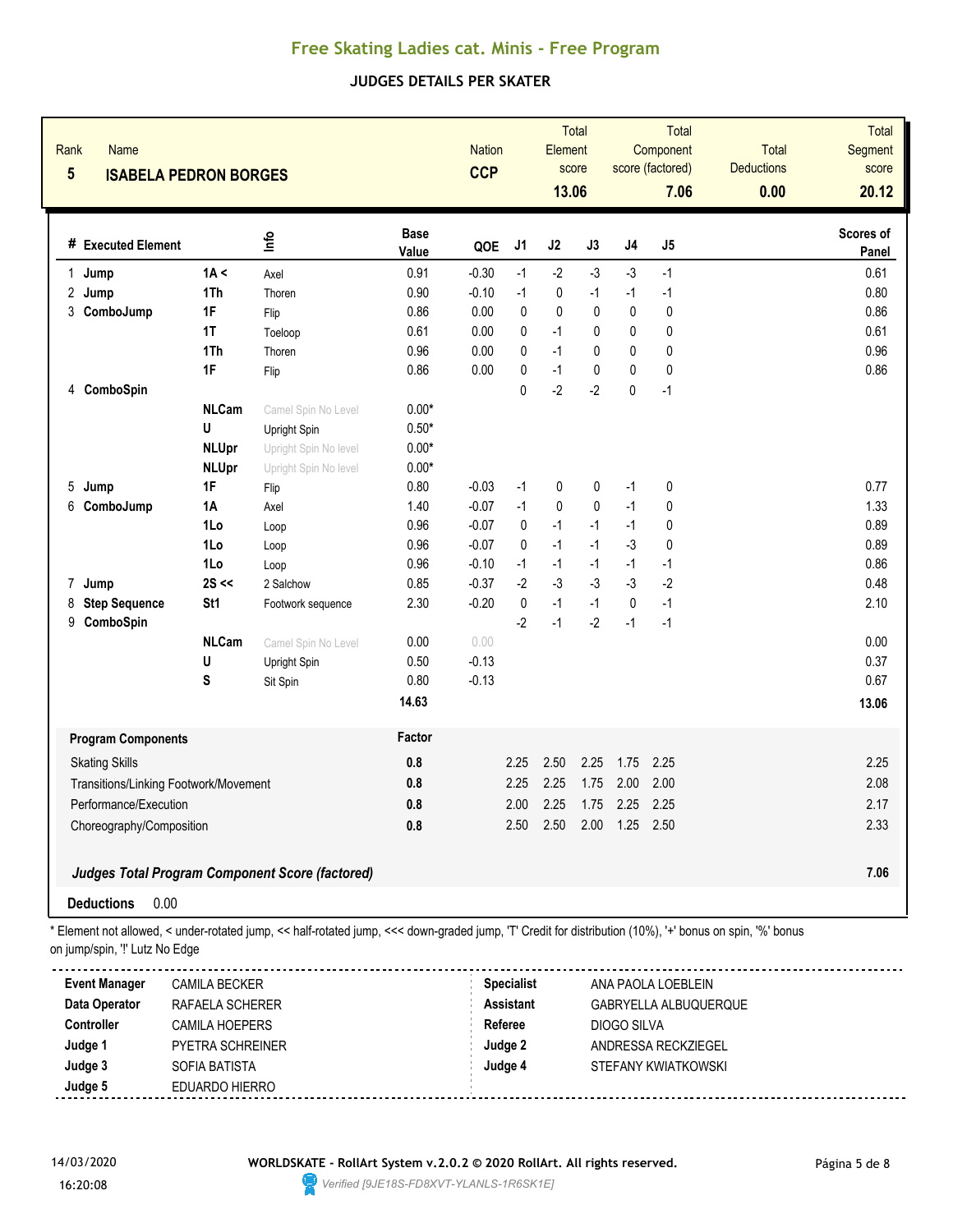### **JUDGES DETAILS PER SKATER**

| Rank<br>$6\phantom{1}6$ | <b>Name</b><br><b>JULIA PRUCH</b> |                                       |                                                                                                                                                          |                      | <b>Nation</b><br><b>SGN</b> |                   | <b>Element</b><br>12.80 | <b>Total</b><br>score |                    | <b>Total</b><br>Component<br>score (factored)<br>7.07 | Total<br><b>Deductions</b><br>0.00 | <b>Total</b><br>Segment<br>score<br>19.87 |
|-------------------------|-----------------------------------|---------------------------------------|----------------------------------------------------------------------------------------------------------------------------------------------------------|----------------------|-----------------------------|-------------------|-------------------------|-----------------------|--------------------|-------------------------------------------------------|------------------------------------|-------------------------------------------|
|                         | # Executed Element                |                                       | ٩ų                                                                                                                                                       | <b>Base</b><br>Value | QOE                         | J <sub>1</sub>    | J2                      | J3                    | J <sub>4</sub>     | J5                                                    |                                    | Scores of<br>Panel                        |
| 1                       | Jump<br>2 ComboSpin               | 1F                                    | Flip                                                                                                                                                     | 0.80                 | 0.00                        | 0<br>0            | $\pmb{0}$<br>$-1$       | 0<br>$-1$             | $\mathbf{0}$<br>0  | 0<br>0                                                |                                    | 0.80                                      |
|                         |                                   | <b>NLCam</b>                          | Camel Spin No Level                                                                                                                                      | 0.00                 | 0.00                        |                   |                         |                       |                    |                                                       |                                    | 0.00                                      |
|                         |                                   | S                                     | Sit Spin                                                                                                                                                 | 0.80                 | $-0.03$                     |                   |                         |                       |                    |                                                       |                                    | 0.77                                      |
|                         |                                   | U                                     | Upright Spin                                                                                                                                             | 0.50                 | $-0.03$                     |                   |                         |                       |                    |                                                       |                                    | 0.47                                      |
|                         | 3 ComboJump                       | 1F                                    | Flip                                                                                                                                                     | 0.86                 | 0.00                        | 0                 | 0                       | 0                     | 0                  | $\pmb{0}$                                             |                                    | 0.86                                      |
|                         |                                   | 1Lo                                   | Loop                                                                                                                                                     | 0.96                 | 0.00                        | $\mathbf 0$       | $\pmb{0}$               | 0                     | $\mathbf{0}$       | 0                                                     |                                    | 0.96                                      |
|                         |                                   | 1Th <                                 | Thoren                                                                                                                                                   | 0.67                 | $-0.10$                     | $-1$              | $-1$                    | $-1$                  | $-1$               | $-1$                                                  |                                    | 0.57                                      |
|                         |                                   | $2S \ll$                              | 2 Salchow                                                                                                                                                | 0.93                 | $-0.30$                     | $-2$              | $-2$                    | $-2$                  | $-3$               | $-2$                                                  |                                    | 0.63                                      |
| 4                       | Jump                              | $1A \ll$                              | Axel                                                                                                                                                     | 0.65                 | $-0.30$                     | $-2$              | $-2$                    | $-2$                  | $-2$               | $-2$                                                  |                                    | 0.35                                      |
| 5                       | <b>Step Sequence</b>              | <b>StB</b>                            | Footwork sequence                                                                                                                                        | 1.80                 | $-0.20$                     | $\mathbf 0$       | $-1$                    | $-1$                  | $-1$               | $\pmb{0}$                                             |                                    | 1.60                                      |
| 6                       | Jump                              | 1T                                    | Toeloop                                                                                                                                                  | 0.60                 | 0.00                        | $\mathbf 0$       | $+1$                    | 0                     | 0                  | -1                                                    |                                    | 0.60                                      |
| 7                       | Jump                              | 1Th                                   | Thoren                                                                                                                                                   | 0.90                 | 0.00                        | 0                 | 0                       | 0                     | $-1$               | 0                                                     |                                    | 0.90                                      |
| 8                       | ComboJump                         | 1F                                    | Flip                                                                                                                                                     | 0.86                 | 0.00                        | $\mathbf 0$       | 0                       | 0                     | 0                  | 0                                                     |                                    | 0.86                                      |
|                         |                                   | 1Lo                                   | Loop                                                                                                                                                     | 0.96                 | 0.00                        | $\mathbf 0$       | 0                       | 0                     | 0                  | 0                                                     |                                    | 0.96                                      |
|                         |                                   | 1Lo                                   | Loop                                                                                                                                                     | 0.96                 | 0.00                        | 0                 | 0                       | 0                     | 0                  | 0                                                     |                                    | 0.96                                      |
|                         |                                   | <b>1T</b>                             | Toeloop                                                                                                                                                  | 0.61                 | $-0.03$                     | $\mathbf{0}$      | 0                       | $-1$                  | 0                  | $-1$                                                  |                                    | 0.58                                      |
|                         | 9 Spin                            | C                                     | Camel Spin                                                                                                                                               | 1.00                 | $-0.07$                     | $\mathbf{0}$      | $-1$                    | $-1$                  | $\mathbf{0}$       | $\pmb{0}$                                             |                                    | 0.93                                      |
|                         |                                   |                                       |                                                                                                                                                          | 13.86                |                             |                   |                         |                       |                    |                                                       |                                    | 12.80                                     |
|                         | <b>Program Components</b>         |                                       |                                                                                                                                                          | Factor               |                             |                   |                         |                       |                    |                                                       |                                    |                                           |
|                         | <b>Skating Skills</b>             |                                       |                                                                                                                                                          | 0.8                  |                             | 2.00              | 2.00                    | 2.00                  | 2.50               | 2.75                                                  |                                    | 2.17                                      |
|                         |                                   | Transitions/Linking Footwork/Movement |                                                                                                                                                          | 0.8                  |                             | 2.25              | 2.25                    | 2.25                  | 2.00               | 2.50                                                  |                                    | 2.25                                      |
|                         | Performance/Execution             |                                       |                                                                                                                                                          | 0.8                  |                             | 2.00              | 2.25                    | 2.50                  | 2.00               | 2.50                                                  |                                    | 2.25                                      |
|                         | Choreography/Composition          |                                       |                                                                                                                                                          | 0.8                  |                             | 1.75              | 2.25                    | 2.00                  | 2.25               | 2.75                                                  |                                    | 2.17                                      |
|                         |                                   |                                       | Judges Total Program Component Score (factored)                                                                                                          |                      |                             |                   |                         |                       |                    |                                                       |                                    | 7.07                                      |
|                         | <b>Deductions</b>                 | 0.00                                  |                                                                                                                                                          |                      |                             |                   |                         |                       |                    |                                                       |                                    |                                           |
|                         | on jump/spin, "!' Lutz No Edge    |                                       | * Element not allowed, < under-rotated jump, << half-rotated jump, <<< down-graded jump, 'T' Credit for distribution (10%), '+' bonus on spin, '%' bonus |                      |                             |                   |                         |                       |                    |                                                       |                                    |                                           |
|                         | <b>Event Manager</b>              | <b>CAMILA BECKER</b>                  |                                                                                                                                                          |                      |                             | <b>Specialist</b> |                         |                       |                    | ANA PAOLA LOEBLEIN                                    |                                    |                                           |
|                         | Data Operator                     | RAFAELA SCHERER                       |                                                                                                                                                          |                      |                             | <b>Assistant</b>  |                         |                       |                    | GABRYELLA ALBUQUERQUE                                 |                                    |                                           |
|                         | Controller                        | <b>CAMILA HOEPERS</b>                 |                                                                                                                                                          |                      |                             | Referee           |                         |                       | <b>DIOGO SILVA</b> |                                                       |                                    |                                           |
|                         | Judge 1                           | PYETRA SCHREINER                      |                                                                                                                                                          |                      |                             | Judge 2           |                         |                       |                    | ANDRESSA RECKZIEGEL                                   |                                    |                                           |
|                         | Judge 3                           | SOFIA BATISTA                         |                                                                                                                                                          |                      |                             | Judge 4           |                         |                       |                    | STEFANY KWIATKOWSKI                                   |                                    |                                           |

**Judge 5** EDUARDO HIERRO

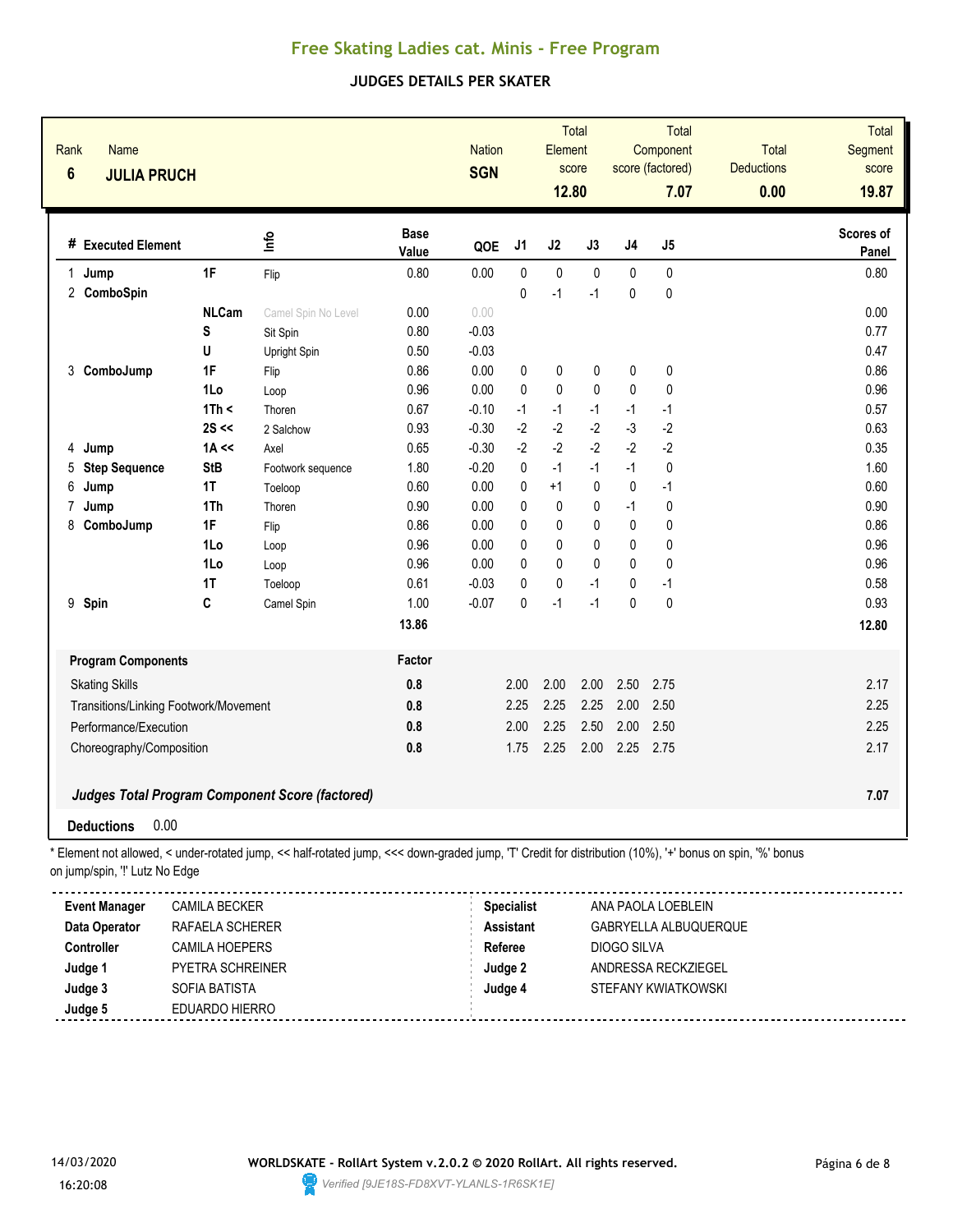### **JUDGES DETAILS PER SKATER**

| Rank<br>$\overline{7}$ | <b>Name</b><br><b>RAFAELA MENDES</b>  |                       |                                                                                                                                                          |                      | <b>Nation</b><br><b>EPA</b> |                   | Element<br>11.64                              | Total<br>score |                | <b>Total</b><br>Component<br>score (factored)<br>4.94 | <b>Total</b><br><b>Deductions</b><br>$-2.00$ | <b>Total</b><br>Segment<br>score<br>14.58 |
|------------------------|---------------------------------------|-----------------------|----------------------------------------------------------------------------------------------------------------------------------------------------------|----------------------|-----------------------------|-------------------|-----------------------------------------------|----------------|----------------|-------------------------------------------------------|----------------------------------------------|-------------------------------------------|
|                        | # Executed Element                    |                       | lnfo                                                                                                                                                     | <b>Base</b><br>Value | QOE                         | J1                | J2                                            | J3             | J <sub>4</sub> | J5                                                    |                                              | Scores of<br>Panel                        |
| 1                      | Jump                                  | 1A                    | Axel                                                                                                                                                     | 1.30                 | $-0.40$                     | $-3$              | $-3$                                          | $-3$           | $-3$           | $-3$                                                  |                                              | 0.90                                      |
| 2                      | Jump                                  | $2S \ll$              | 2 Salchow                                                                                                                                                | 0.85                 | $-0.40$                     | $-3$              | $-3$                                          | $-3$           | $-3$           | $-3$                                                  |                                              | 0.45                                      |
|                        | 3 ComboSpin                           |                       |                                                                                                                                                          |                      |                             | $-1$              | $-1$                                          | $-1$           | $-2$           | $-2$                                                  |                                              |                                           |
|                        |                                       | S                     | Sit Spin                                                                                                                                                 | 0.80                 | $-0.13$                     |                   |                                               |                |                |                                                       |                                              | 0.67                                      |
|                        |                                       | U                     | Upright Spin                                                                                                                                             | 0.50                 | $-0.13$                     |                   |                                               |                |                |                                                       |                                              | 0.37                                      |
|                        |                                       | U                     | Upright Spin                                                                                                                                             | 0.50                 | $-0.13$                     |                   |                                               |                |                |                                                       |                                              | 0.37                                      |
| 4                      | Jump                                  | <b>1T</b>             | Toeloop                                                                                                                                                  | 0.60                 | $-0.10$                     | $-1$              | $-1$                                          | $-1$           | $-1$           | -1                                                    |                                              | 0.50                                      |
| 5                      | ComboJump                             | 1F                    | Flip                                                                                                                                                     | 0.86                 | 0.00                        | $\mathbf{0}$      | $\pmb{0}$                                     | $\pmb{0}$      | $\mathbf 0$    | 0                                                     |                                              | 0.86                                      |
|                        |                                       | 1Lo                   | Loop                                                                                                                                                     | 0.96                 | 0.00                        | 0                 | $\mathbf{0}$                                  | $\mathbf 0$    | 0              | 0                                                     |                                              | 0.96                                      |
|                        |                                       | 1Th                   | Thoren                                                                                                                                                   | 0.96                 | $-0.07$                     | $-1$              | $\pmb{0}$                                     | $-1$           | $-1$           | 0                                                     |                                              | 0.89                                      |
|                        |                                       | 1F                    | Flip                                                                                                                                                     | 0.86                 | $-0.10$                     | $-1$              | 0                                             | $-1$           | $-1$           | $-1$                                                  |                                              | 0.76                                      |
| 6                      | <b>Step Sequence</b>                  | <b>StB</b>            | Footwork sequence                                                                                                                                        | 1.80                 | $-0.50$                     | $-2$              | $-1$                                          | $-2$           | $-2$           | $-1$                                                  |                                              | 1.30                                      |
| 7                      | Spin                                  | <b>NLCam</b>          | Camel Spin No Level                                                                                                                                      | 0.00                 | 0.00                        | $-3$              | $\mathord{\text{--}}^{\mathord{\text{--}}}_1$ | $-3$           | $-3$           | $-2$                                                  |                                              | 0.00                                      |
| 8                      | ComboJump                             | 1A                    | Axel                                                                                                                                                     | 1.40                 | $-0.23$                     | $-1$<br>$-1$      | 0                                             | $-3$<br>$-1$   | $-1$           | $-2$                                                  |                                              | 1.17                                      |
|                        |                                       | 1Lo                   | Loop                                                                                                                                                     | 0.96                 | $-0.07$                     |                   | 0<br>$-1$                                     |                | 0              | $-1$                                                  |                                              | 0.89                                      |
|                        |                                       | 1Th<br>1F             | Thoren                                                                                                                                                   | 0.96<br>0.86         | $-0.10$<br>$-0.17$          | $-1$<br>$-2$      | $-1$                                          | $-3$<br>$-2$   | $-1$<br>$-3$   | $-1$<br>$-1$                                          |                                              | 0.86<br>0.69                              |
|                        |                                       |                       | Flip                                                                                                                                                     | 14.17                |                             |                   |                                               |                |                |                                                       |                                              | 11.64                                     |
|                        |                                       |                       |                                                                                                                                                          |                      |                             |                   |                                               |                |                |                                                       |                                              |                                           |
|                        | <b>Program Components</b>             |                       |                                                                                                                                                          | Factor               |                             |                   |                                               |                |                |                                                       |                                              |                                           |
|                        | <b>Skating Skills</b>                 |                       |                                                                                                                                                          | 0.8                  |                             | 1.25              | 2.25                                          | 1.25           | 1.75           | 2.00                                                  |                                              | 1.67                                      |
|                        | Transitions/Linking Footwork/Movement |                       |                                                                                                                                                          | 0.8                  |                             | 1.00              | 2.00                                          | 1.00           | 1.25           | 2.25                                                  |                                              | 1.42                                      |
|                        | Performance/Execution                 |                       |                                                                                                                                                          | 0.8                  |                             | 1.25              | 2.50                                          | 1.25           | 1.25           | 2.00                                                  |                                              | 1.50                                      |
|                        | Choreography/Composition              |                       |                                                                                                                                                          | 0.8                  |                             | 1.00              | 2.25                                          | 1.00           | 1.50           | 2.50                                                  |                                              | 1.58                                      |
|                        |                                       |                       |                                                                                                                                                          |                      |                             |                   |                                               |                |                |                                                       |                                              |                                           |
|                        |                                       |                       | <b>Judges Total Program Component Score (factored)</b>                                                                                                   |                      |                             |                   |                                               |                |                |                                                       |                                              | 4.94                                      |
|                        | $-2.00$<br><b>Deductions</b>          | Falls:2               |                                                                                                                                                          |                      |                             |                   |                                               |                |                |                                                       |                                              |                                           |
|                        |                                       |                       | * Element not allowed, < under-rotated jump, << half-rotated jump, <<< down-graded jump, 'T' Credit for distribution (10%), '+' bonus on spin, '%' bonus |                      |                             |                   |                                               |                |                |                                                       |                                              |                                           |
|                        | on jump/spin, "!' Lutz No Edge        |                       |                                                                                                                                                          |                      |                             |                   |                                               |                |                |                                                       |                                              |                                           |
|                        | <b>Event Manager</b>                  | <b>CAMILA BECKER</b>  |                                                                                                                                                          |                      |                             | <b>Specialist</b> |                                               |                |                | ANA PAOLA LOEBLEIN                                    |                                              |                                           |
|                        | Data Operator                         | RAFAELA SCHERER       |                                                                                                                                                          |                      |                             | <b>Assistant</b>  |                                               |                |                | GABRYELLA ALBUQUERQUE                                 |                                              |                                           |
|                        | Controller                            | <b>CAMILA HOEPERS</b> |                                                                                                                                                          |                      |                             | Referee           |                                               |                | DIOGO SILVA    |                                                       |                                              |                                           |
|                        | Judge 1<br>PYETRA SCHREINER           |                       |                                                                                                                                                          |                      |                             | Judge 2           |                                               |                |                | ANDRESSA RECKZIEGEL                                   |                                              |                                           |
|                        | Judge 3                               | SOFIA BATISTA         |                                                                                                                                                          |                      |                             | Judge 4           |                                               |                |                | STEFANY KWIATKOWSKI                                   |                                              |                                           |
|                        | Judge 5                               | EDUARDO HIERRO        |                                                                                                                                                          |                      |                             |                   |                                               |                |                |                                                       |                                              |                                           |